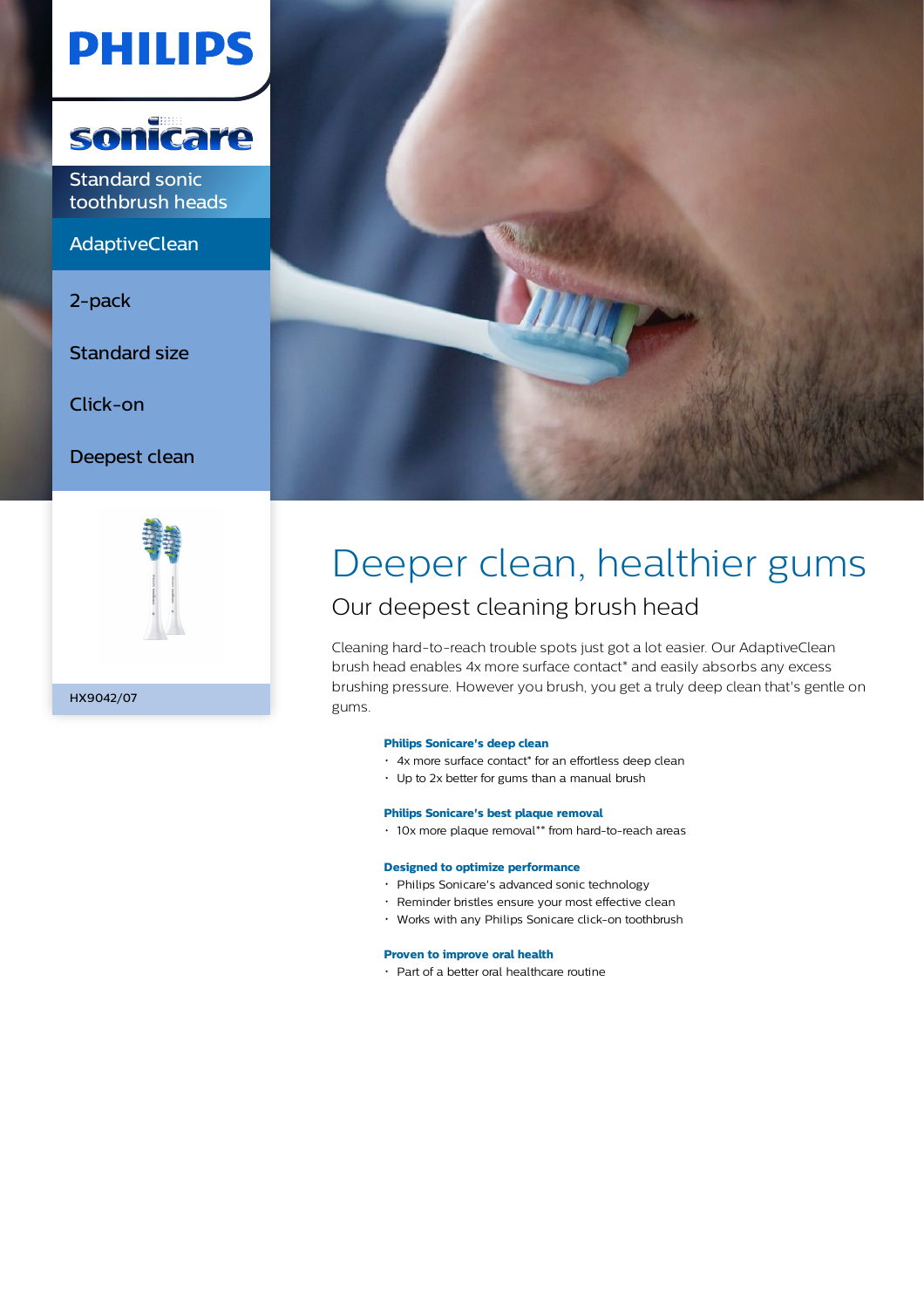## **Highlights**

#### **Adjusts to your teeth**



Our AdaptiveClean brush head is the only electric toothbrush head that can follow the unique shape of your teeth and gums. With soft flexible sides made of rubber, the bristles of the brush head can adjust to the shape of each tooth's surface. You get up to 4x more surface contact\* and up to 10x more plaque removal\*\* along the gum line and between teeth. Even hard-to-reach areas get a deep clean that's still gentle on gums.

#### **Gentle on gums**



With an AdaptiveClean brush head, even the deepest clean is gentle. As your sonic toothbrush tracks along the gum line, the flexible sides and bristles of the brush head absorb any excessive pressure you might apply. The soft tissue around your gums is protected even if you brush too hard.

#### **Our deepest clean**



Our most innovative brush head is also our deepest cleaning brush head yet. Thanks to its flexible form, the AdaptiveClean brush head can remove up to 10x more plaque from hardto-reach areas. The movement of the brush head is specifically designed to enhance the dynamic cleaning action of your Philips sonic toothbrush. However you brush, you get an exceptional clean that you can see and feel.

#### **Maximized sonic motion**



Philips Sonicare's advanced sonic technology pulses water between teeth, and its brush strokes break up plaque and sweep it away for an exceptional daily clean.

#### **Click-on brush head system**



This brush head clicks on and off your brush handle for a secure fit and easy maintenance and cleaning. It fits all Philips Sonicare toothbrush handles except: PowerUp Battery and Essence.

#### **Better oral healthcare**



Like all authentic Philips Sonicare branded brush heads, this brush head is safe on teeth and gums. Each brush head has been quality tested for exceptional performance and durability.

#### **Reminder bristles**



At first glance it may not be obvious, but brush heads lose stiffness and gradually wear down over months of normal use. Our blue reminder bristles fade to white and help you recognize when it's time for a replacement. For optimal results, replace your brush head every three months.